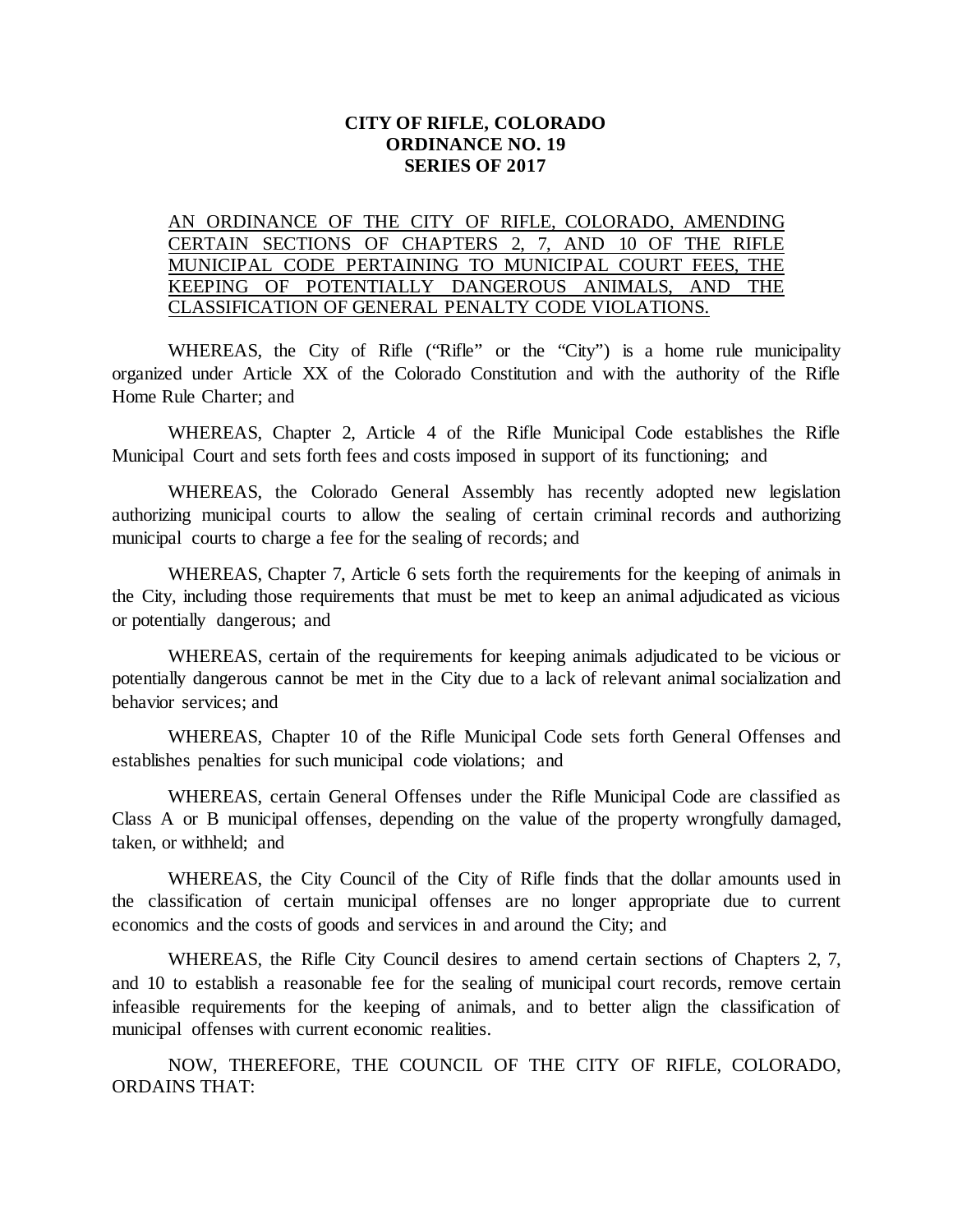1. Incorporation of Recitals. The foregoing recitals are incorporated herein as if set forth in full.

2. Code Addition. A new Subsection 2-4-240(m) of the Rifle Municipal Code is hereby added to read as follows, with double underlined text added:

### **Sec. 2-4-240. – Fees and costs.**

\*\*\*\*

(m) Sealed records fee. In all actions sealed pursuant to C.R.S. § 24-72-702.5, the Court Clerk shall charge a fee as set forth in Appendix A to this Code.

3. Code Addition. A new Section 2-4-270 of the Rifle Municipal Code is hereby added to read as follows, with double underlined text added:

# **Sec. 2-4-270. – Sealing of Records.**

A defendant may seek to have the record of any case that is dismissed, in which the defendant is acquitted of all counts, or in which the defendant completes a diversion agreement or deferred judgment and sentence on all counts sealed as provided in C.R.S. § 24-72-702.5. A fee established by the Municipal Court and set forth in Appendix A shall be assessed for the sealing of records.

4. Appendix Addition. Appendix A of the Rifle Municipal Code is hereby amended by the addition of a new Municipal Court fee under Chapter 2, as follows, with double underlined text added:

| $2 - 4 - 240$ | <b>Municipal Court fees</b> |         |
|---------------|-----------------------------|---------|
|               | Sealed record fee           | \$65.00 |

5. Code Amendment. Section 7-6-80 of the Rifle Municipal Code is hereby amended as follows, with double underlined text added and strike through language deleted:

# **Sec. 7-6-80. - Vicious animals and potentially dangerous animals.**

\*\*\*\*

(b) Requirements for possession of a potentially dangerous animal. It shall be unlawful for any person to own, possess, keep, harbor or have custody or control of a potentially dangerous animal, except in compliance with all of the following requirements: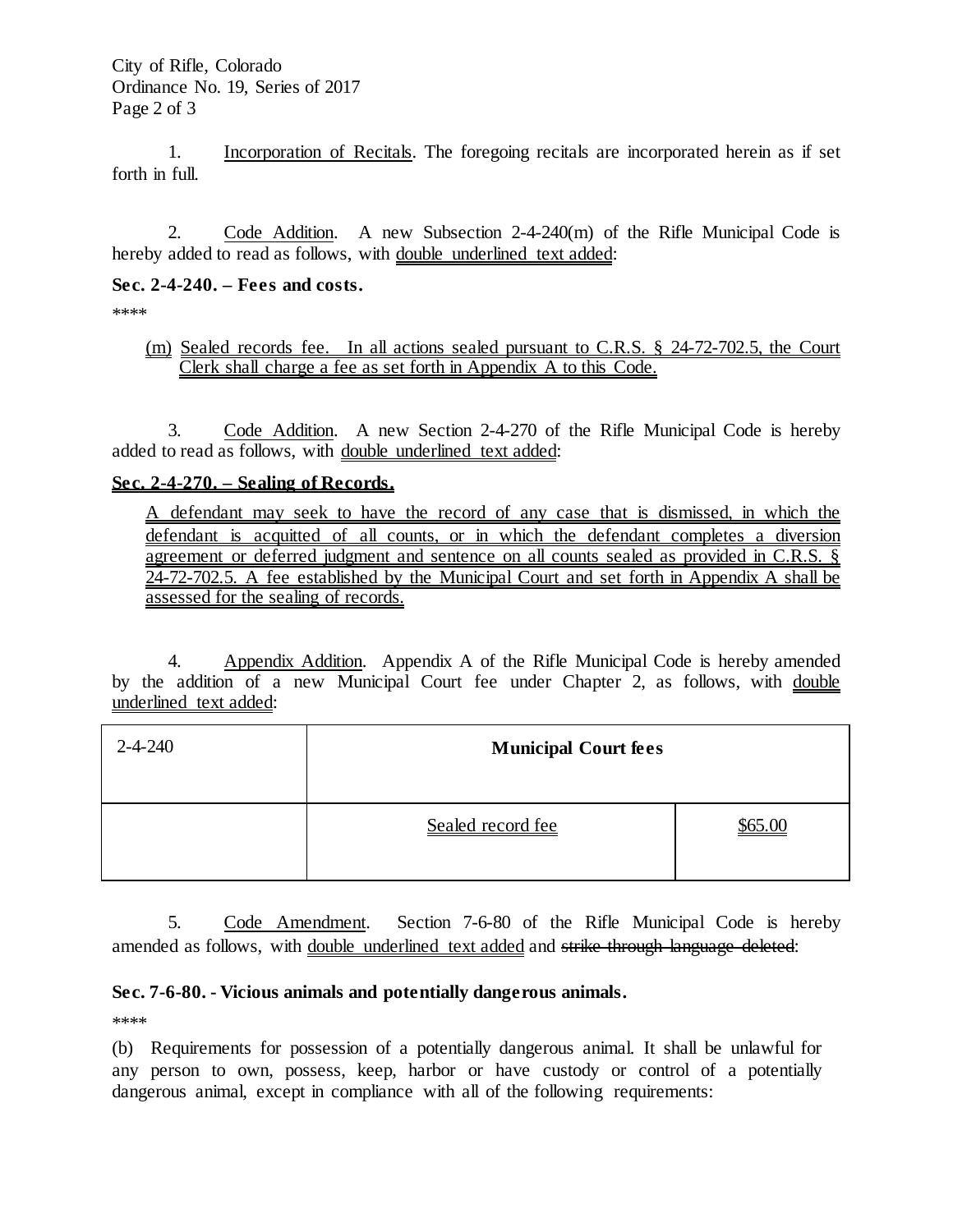(1) The owner shall be eighteen (18) years of age or older.

(2) The owner shall not permit a potentially dangerous animal to be outside a proper enclosure on the owner's property unless such animal is under the physical control of a responsible person and restrained by a lead not exceeding four (4) feet in length.

(3) The potentially dangerous animal and owner shall complete a socialization and/or behavior program approved by the Chief of Police.

(43) The potentially dangerous animal shall be spayed or neutered by a licensed veterinarian or a licensed animal shelter.

(54) The potentially dangerous animal shall be permanently identified through the implantation of a microchip containing owner identification information by a licensed veterinarian or a licensed shelter. The microchip information must be registered with the appropriate company responsible for maintaining such information for the microchip.

(65) The owner of a potentially dangerous animal shall notify the animal control officer in person or by telephone as soon as practicable but no later than one (1) hour after the owner's knowledge of the occurrence of either of the following events:

a. The animal has escaped or has otherwise ceased to be in the custody of the owner for any reason, unless the owner knows such animal to be physically secured and restrained or confined in the custody of another competent adult; or

b. The animal has attacked a human being or domestic animal.

(76) The owner of a potentially dangerous animal shall notify the animal control officer in person or by telephone within twenty-four (24) hours of the occurrence of any one (1) of the following events:

a. The animal has been sold, given or otherwise transferred to the ownership or possession of another person, including the name, address and telephone numbers of the new owner and the effective date of the transfer; or

b. The animal has died.

\*\*\*\*

6. Code Amendment. Section 10-4-10 of the Rifle Municipal Code is hereby amended as follows, with double underlined text added and strike through language deleted:

#### **Sec. 10-4-10. - Theft.**

- (a) A person commits theft when he or she knowingly obtains or exercises control over anything of another without authorization or by threat or deception when the value of the thing is less than five hundred one thousand dollars (\$500.001,000.00), and:
	- (1) Intends to deprive the other person permanently of the use or benefit of the thing of value;
	- (2) Knowingly uses, conceals, or abandons the thing of value in such manner as to deprive the other person permanently of its use or benefit;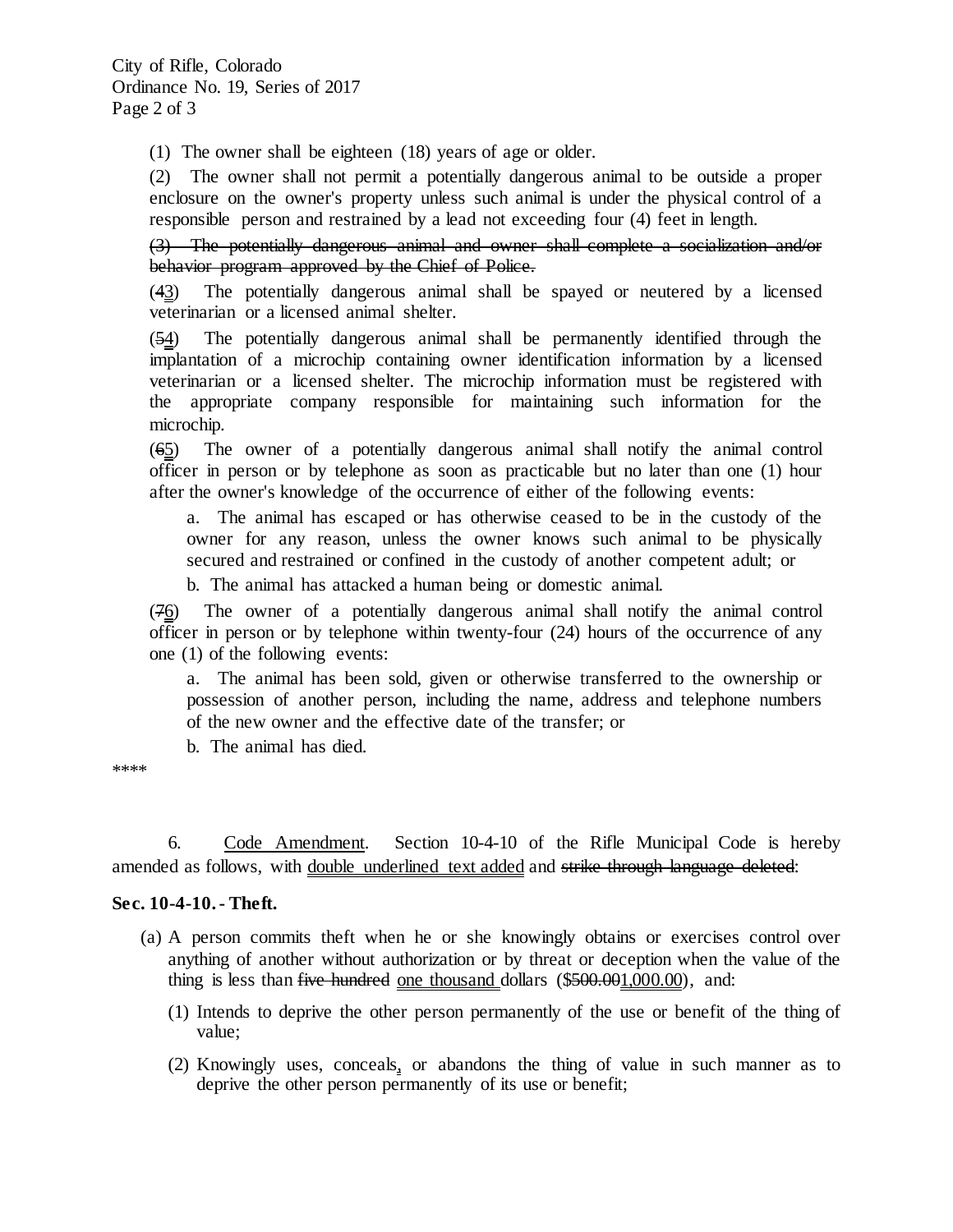- (3) Uses, conceals, or abandons the thing of value, intending that such use, concealment, or abandonment will deprive the other person permanently of its use and benefit; or
- (4) Demands any consideration to which he or she is not legally entitled as a condition of restoring the thing of value to the other person.
- (b) Where the value of the thing of value is less than one hundred dollars (\$100.00), theft is a Class B municipal offense. Where the value of the thing of value is more than one hundred dollars (\$100.00) or more but less than five hundred one thousand dollars  $($500.001,000.00)$ , theft is a Class A municipal offense.

7. Code Amendment. Section 10-4-20 of the Rifle Municipal Code is hereby amended as follows, with double underlined text added and strike through language deleted:

### **Sec. 10-4-20. - Theft of rental property.**

- (a) It is unlawful for a person to commit theft of rental property. A person commits theft of rental property if he or she:
	- (1) Knowingly obtains the temporary use of personal property of another which is available only for hire, by means of threat or deception, or knowing that such use is without the consent of the person providing the personal property.
	- (2) Having lawfully obtained possession for temporary use of the personal property of another which is available only for hire, knowingly fails to reveal the whereabouts of or to return said property to the owner thereof or his or her representative or to the person from whom he or she has received it within seventy-two (72) hours after the time at which he or she agreed to return it.
- (b) Any violation of this Section is a Class B municipal offense if the value of the personal property is less than one hundred dollars (\$100.00), and a Class A municipal offense where the value of the personal property is equal to or more than one hundred dollars  $($100.00)$  and but less than five hundred one thousand dollars  $($500.001,000.00)$ .

8. Code Amendment. Section 10-4-30 of the Rifle Municipal Code is hereby amended as follows, with double underlined text added and strike through language deleted:

#### **Sec. 10-4-30. - Theft by receiving.**

It is unlawful to commit theft by receiving. A person commits theft by receiving when he or she receives, retains, loans money by pawn or pledge on or disposes of anything of value of another, knowing or believing that the thing of value has been stolen, and when he or she intends to deprive the lawful owner permanently of the use or benefit of the thing of value, where the value of such thing is less than five hundred one thousand dollars  $($500.001,000.00)$ .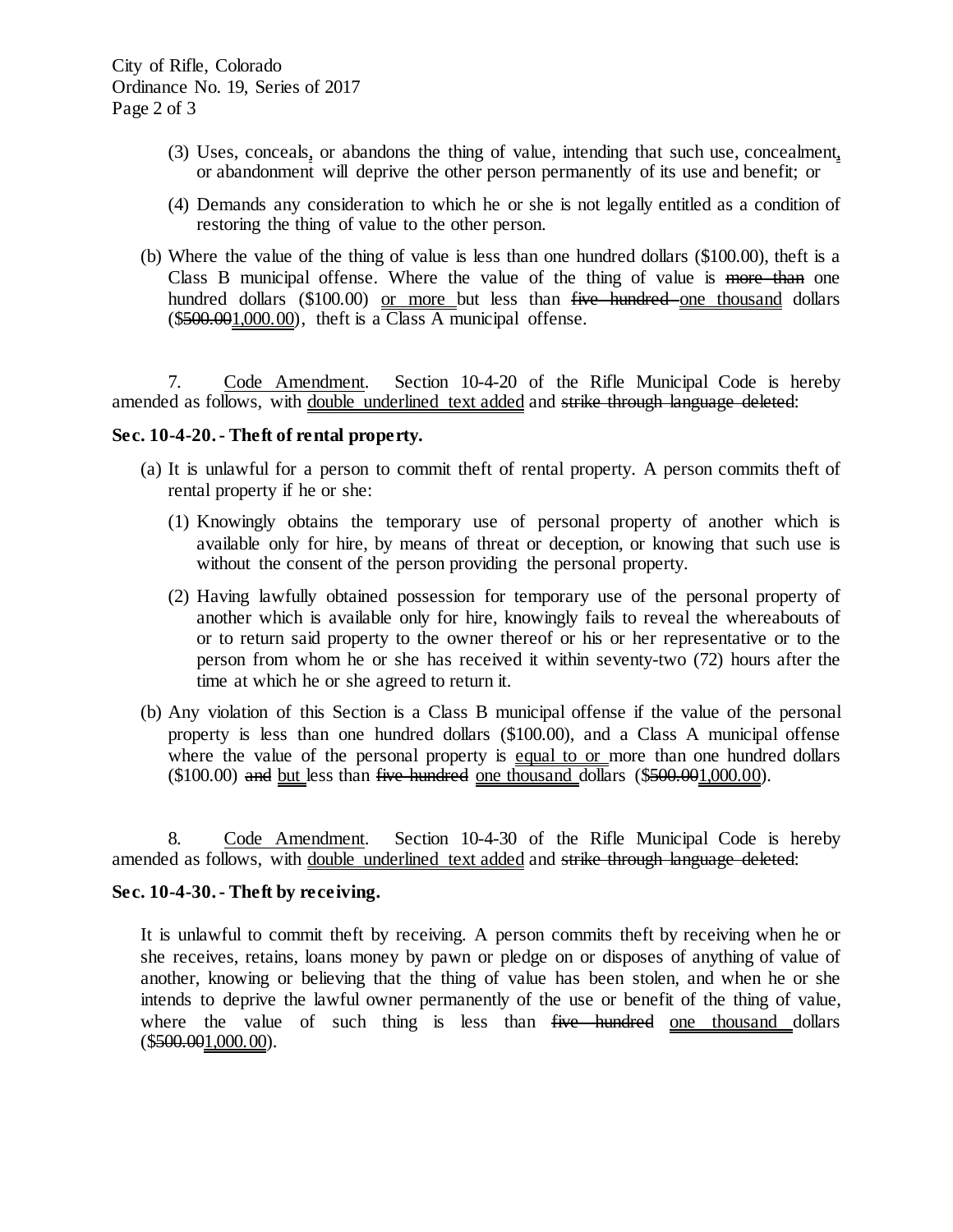9. Code Amendment. Section 10-4-50 of the Rifle Municipal Code is hereby amended as follows, with double underlined text added and strike through language deleted:

## **Sec. 10-4-50. - Fraud by check.**

**\*\*\*\***

(b) Any person, knowing he or she has insufficient funds with the drawee who, with intent to defraud, issues a check in the sum of less than five hundred one thousand dollars (\$500.001,000.00) for the payment of services, wages, salary, commission, labor, rent, money, property or other thing of value, commits the offense of fraud by check. Where the amount of the check is equal to or more than in the sum of one hundred dollars  $(\$100.00)$  but less than to five hundred one thousand dollars  $(\$500.001,000.00)$ , this offense is a Class A municipal offense; if the amount of the check is in the sum of less than one hundred dollars (\$100.00), this offense is a Class B municipal offense.

10. Code Amendment. Section 10-4-55 of the Rifle Municipal Code is hereby amended as follows, with double underlined text added and strike through language deleted:

#### **Sec. 10-4-55. - Procuring food or accommodations with intent to defraud.**

(a) Any person who, with intent to defraud, procures food or accommodations in any public establishment, without making payment therefor in accordance with his or her agreement with such public establishment, is guilty of a Class A municipal offense if the total amount due under such agreement is equal to or more than one hundred dollars (\$100.00) but and less than one thousand dollars (\$500.001,000.00), and a Class B municipal offense if the total amount is less than one hundred dollars (\$100.00).

\*\*\*\*

11. Code Amendment. Section 10-4-20 of the Rifle Municipal Code is hereby amended as follows, with double underlined text added and strike through language deleted:

#### **Sec. 10-4-80. - Criminal mischief.**

- (a) Any person who knowingly damages real or personal property of one (1) or more other persons, including property owned by the person jointly with another person or property owned by the person in which another person has a possessory or proprietary interest, in the course of a single criminal episode where the aggregate damage to the real or personal property is less than five hundred one thousand dollars (\$500.001,000.00) but more than or equal to one hundred dollars  $(\$100.00)$  commits a Class A municipal offense; and if the damage is less than one hundred dollars (\$100.00), such person commits a Class B municipal offense.
- (b) For the purposes of this Section, property shall be deemed to be damaged when physical effort or the expenditure of moneys is required to restore the property to its previous condition.